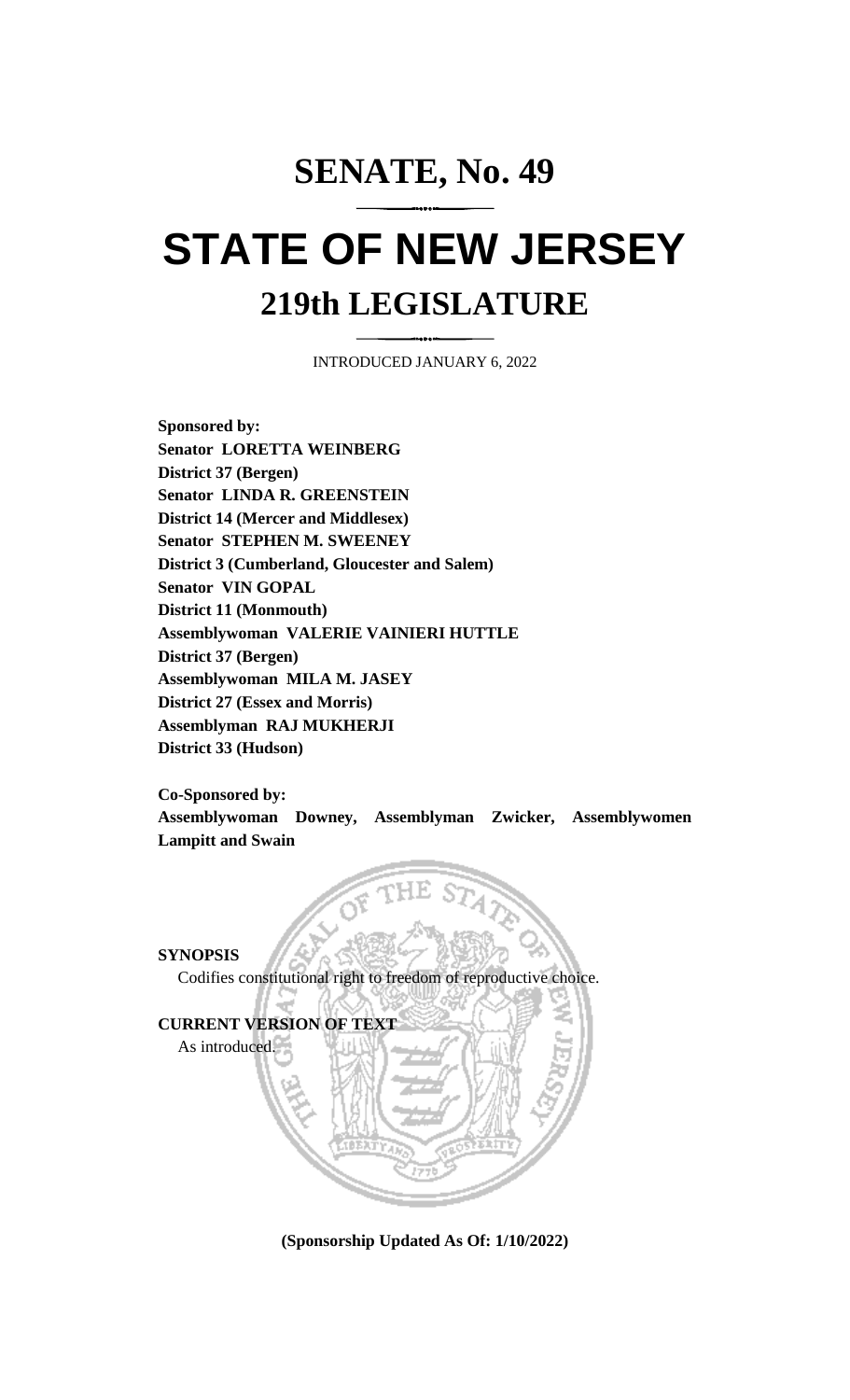**AN ACT** concerning freedom of reproductive choice and supplementing Title 10 of the Revised Statutes, P.L.1997, c.192 (C.26:2S-1 et seq.), and Title 52 of the Revised Statutes. **BE IT ENACTED** *by the Senate and General Assembly of the State of New Jersey:* 8 1. The Legislature finds and declares that: 9 a. In cases such as <u>Right to Choose v. Byrne</u>, 91 N.J. 287 (1982) 10 and Planned Parenthood of Cent. N.J. v. Farmer, 165 N.J. 609 (2000), the New Jersey Supreme Court has recognized that the right to reproductive choice is a fundamental right enshrined in the State Constitution, that this right is independent of the United States Constitution, and that Article I, paragraph 1 of the New Jersey Constitution is independent of, and protects reproductive autonomy to an extent that exceeds the protections established under, the United States Constitution. b. The New Jersey Supreme Court has found that the right to reproductive choice includes the right to determine whether and when to bear children. In particular, the citizens of New Jersey may: access contraception, including emergency contraception; may not be denied public benefits based on the choice to have additional children; may choose to terminate a pregnancy; and may choose to carry a pregnancy to term. c. Self-determination in reproductive choice is key to helping establish equality among the genders and to allowing all people of childbearing age to participate equally in the economic and social life of the United States and the State of New Jersey. d. An unplanned pregnancy can disrupt educational and career plans, forcing the pregnant person to drop out of school, abandon pursuit of a college or advanced degree, accept lower-paying employment or employment with limited opportunities for advancement, or delay entrance into the workforce, which can have the effect of limiting the person's lifetime earnings and can prevent the person from following a chosen career path. e. The right to choose whether and when to have children allows people to more effectively plan in a way that is compatible with the person's overall life goals. Although each person retains the right to exercise the freedom of reproductive choice regardless of the health and strength of the person's interpersonal relationships, where and how the person lives, or the person's income level and overall resources, the essence of the right to reproductive choice is that people have the ability to make reproductive choices in a manner commensurate with their own personal beliefs, life plan, and moral code.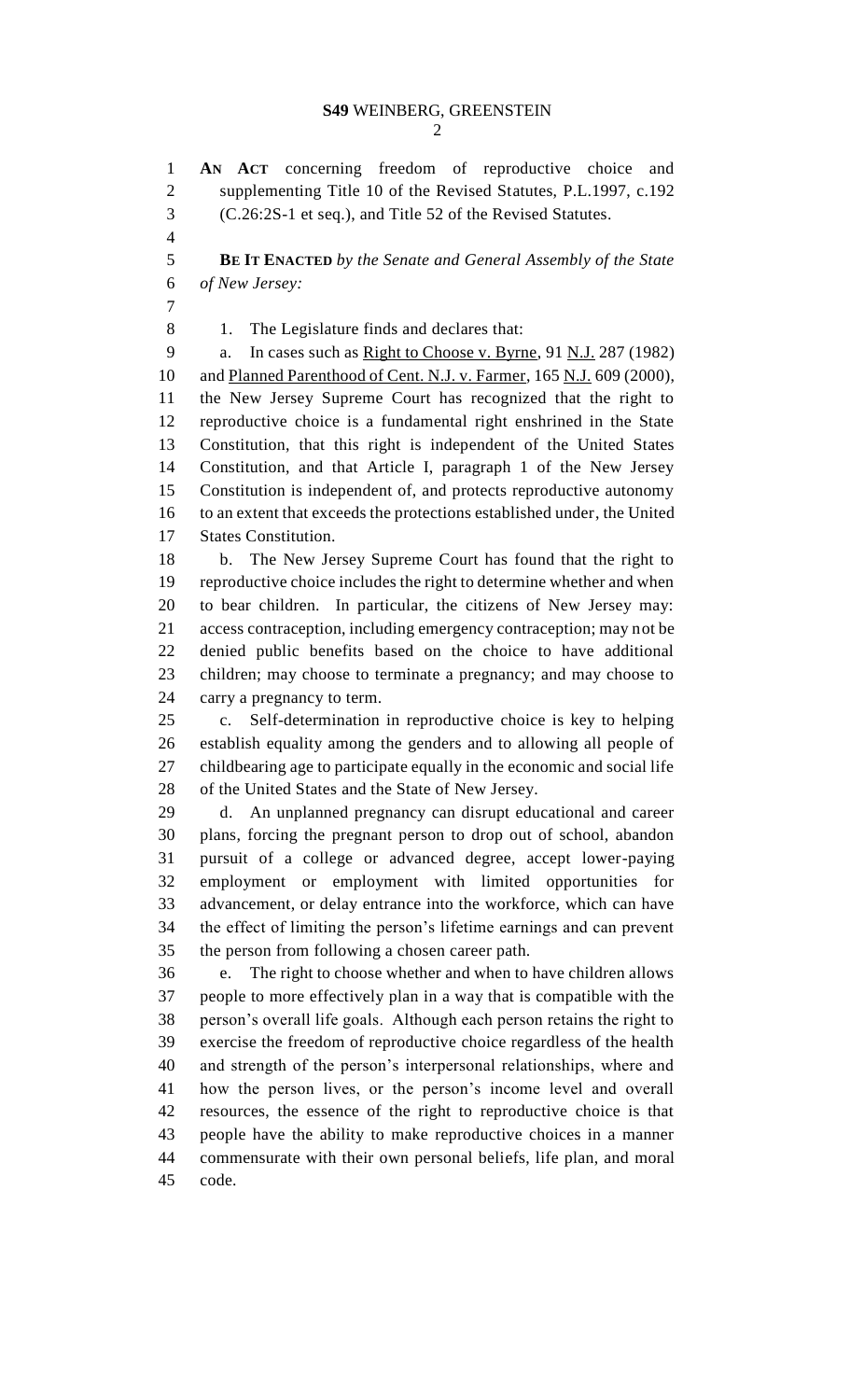f. Governmental restrictions on reproductive choice, by their very nature, impinge on the constitutional right to reproductive autonomy, particularly when they fail to confer any benefits to patients in the form of improved health or safety. Moreover, restrictions of this nature often have a disparate impact that is predominantly felt by persons who already experience barriers to health care access, including young people, people of color, people with disabilities, people with low income, people living in rural areas, immigrants, and people who are transgender or non-binary.

 g. The Legislature is committed to ensuring that no barriers to reproductive freedom exist in the State. Individuals have the right to make their own decisions concerning reproduction, including the right to contraception, the right to terminate a pregnancy, and the right to carry a pregnancy to term, without government interference or fear of prosecution.

 h. It is both reasonable and necessary for the State to enable, facilitate, support, and safeguard the provision of high quality, comprehensive reproductive and sexual health care, including the full range of evidence-based information, counseling, and health care services, to all individuals in the State, and to enable, facilitate, support, and safeguard the ability of such individuals to access affordable and timely reproductive health care services and to engage in autonomous reproductive decision-making, in consultation with health care professionals of their choosing, without fear of prosecution, discrimination, or unnecessary barriers to care. To achieve those ends, it shall be the policy of this State to:

 (1) explicitly guarantee, to every individual, the fundamental right to reproductive autonomy, which includes the right to contraception, the right to terminate a pregnancy, and the right to carry a pregnancy to term;

 (2) enable all qualified health care professionals to provide pregnancy termination services in the State;

 (3) advance comprehensive insurance coverage for reproductive care, including primary reproductive health care services, services to terminate a pregnancy, long-acting contraceptives, and long-term supplies of hormonal contraceptives, that enables the citizens of New Jersey to fully exercise their freedom of reproductive choice while recognizing the rights of certain religious employers to request an exemption from such coverage; and

 (4) ensure that all laws, rules, regulations, ordinances, resolutions, policies, standards, or parts thereof, that are currently in force or enacted in the future, conform to the provisions and the express or implied purposes of this act, and that any law, rule, regulation, ordinance, resolution, policy, standard, or part thereof that conflicts with the provisions of this act or its express or implied purposes is subject to invalidation.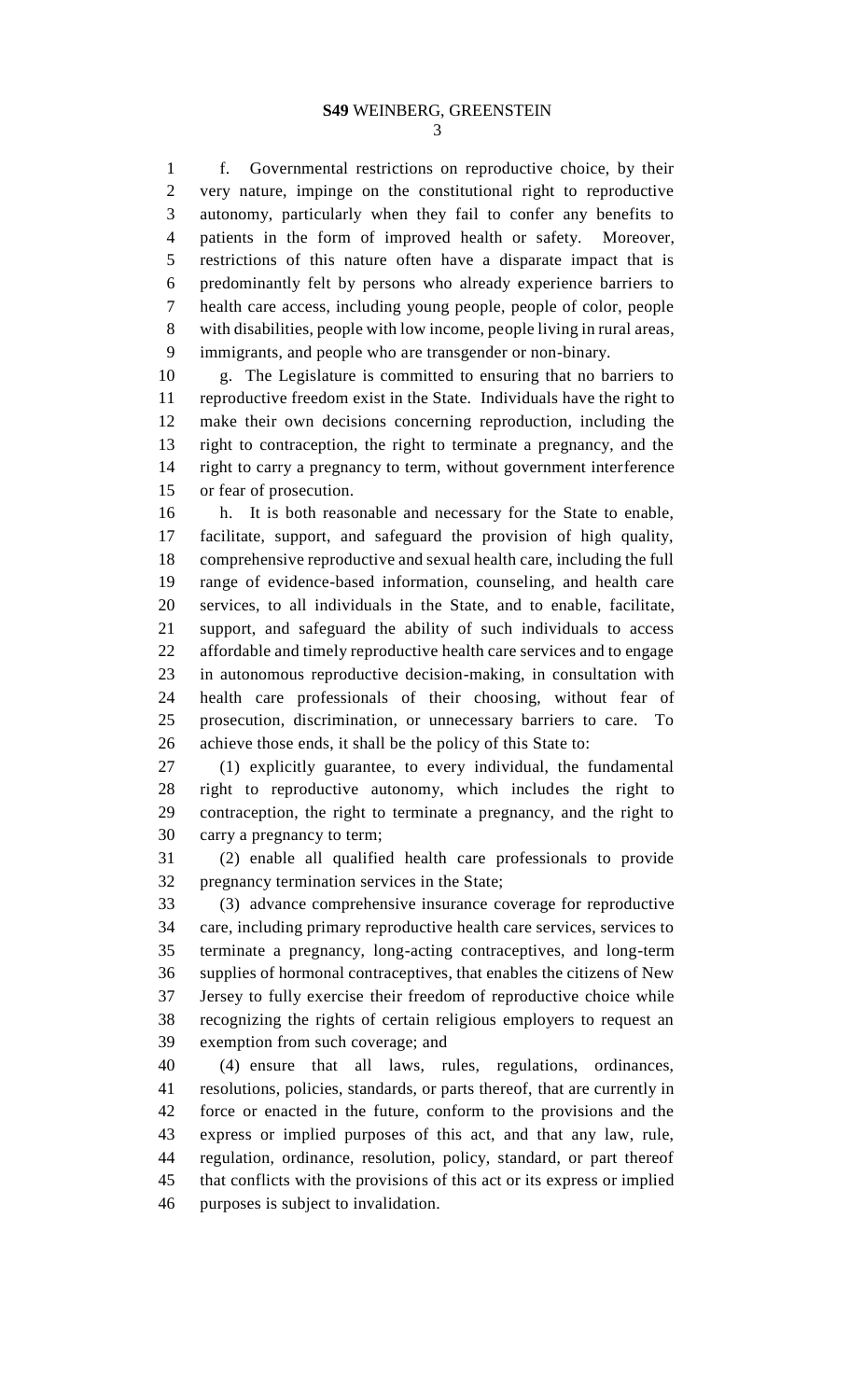2. a. Every individual present in the State, including, but not limited to, an individual who is under State control or supervision, shall have the fundamental right to: choose or refuse contraception or sterilization; and choose whether to carry a pregnancy, to give birth, or to terminate a pregnancy. The New Jersey Constitution recognizes the fundamental nature of the right to reproductive choice, including the right to access contraception, to terminate a pregnancy, and to carry a pregnancy to term, shall not be abridged by any law, rule, regulation, ordinance, or order issued by any State, county, or local governmental authority. Any law, rule, regulation, ordinance, or order, in effect on or adopted after the effective date of this act, that is determined to have the effect of limiting the constitutional right to freedom of reproductive choice and that does not conform with the provisions and the express or implied purposes of this act, shall be deemed invalid and shall have no force or effect.

 b. The provisions of this section shall be enforceable under the "New Jersey Civil Rights Act," P.L.2004, c.143 (C.10:6-1 et seq.) or in any other manner provided by law.

 3. a. Upon concluding a study and issuing a report to the Governor and the Legislature demonstrating that such a regulation is necessary, the Department of Banking and Insurance may, through regulation adopted pursuant to the "Administrative Procedure Act", P.L.1968 c.410 (C.52:14B-1 et seq.), provide that health benefit plans delivered, issued, executed, or renewed in this State, provide coverage for abortion. If the department provides for coverage pursuant to this section, then the department shall also require carriers to grant, upon request of a religious employer, an exclusion under the contract for the coverage required if the required coverage conflicts with the religious employer's bona fide religious beliefs and practices. A religious employer that obtains such an exclusion shall provide written notice thereof to covered persons and prospective covered persons, and the carrier shall provide notice to the Commissioner of Banking and Insurance in such form and manner as may be determined by the commissioner. The provisions of this paragraph shall not be construed as authorizing a carrier to exclude coverage for care that is necessary to preserve the life or health of a subscriber. An exclusion from an insurance coverage mandate granted to a religious employer pursuant to this section shall not be 40 considered a violation of section 2 of P.L., c. (C. ) (pending before the Legislature as this bill).

 b. For the purposes of this section, "religious employer" means an organization that is organized and operates as a nonprofit entity 44 and is referred to in section  $6033(a)(3)(A)(i)$  or (iii) of the Internal Revenue Code of 1986 (26 U.S.C. s.6033), as amended.

 4. A contract providing hospital or medical expense benefits purchased by the State Health Benefits Commission may provide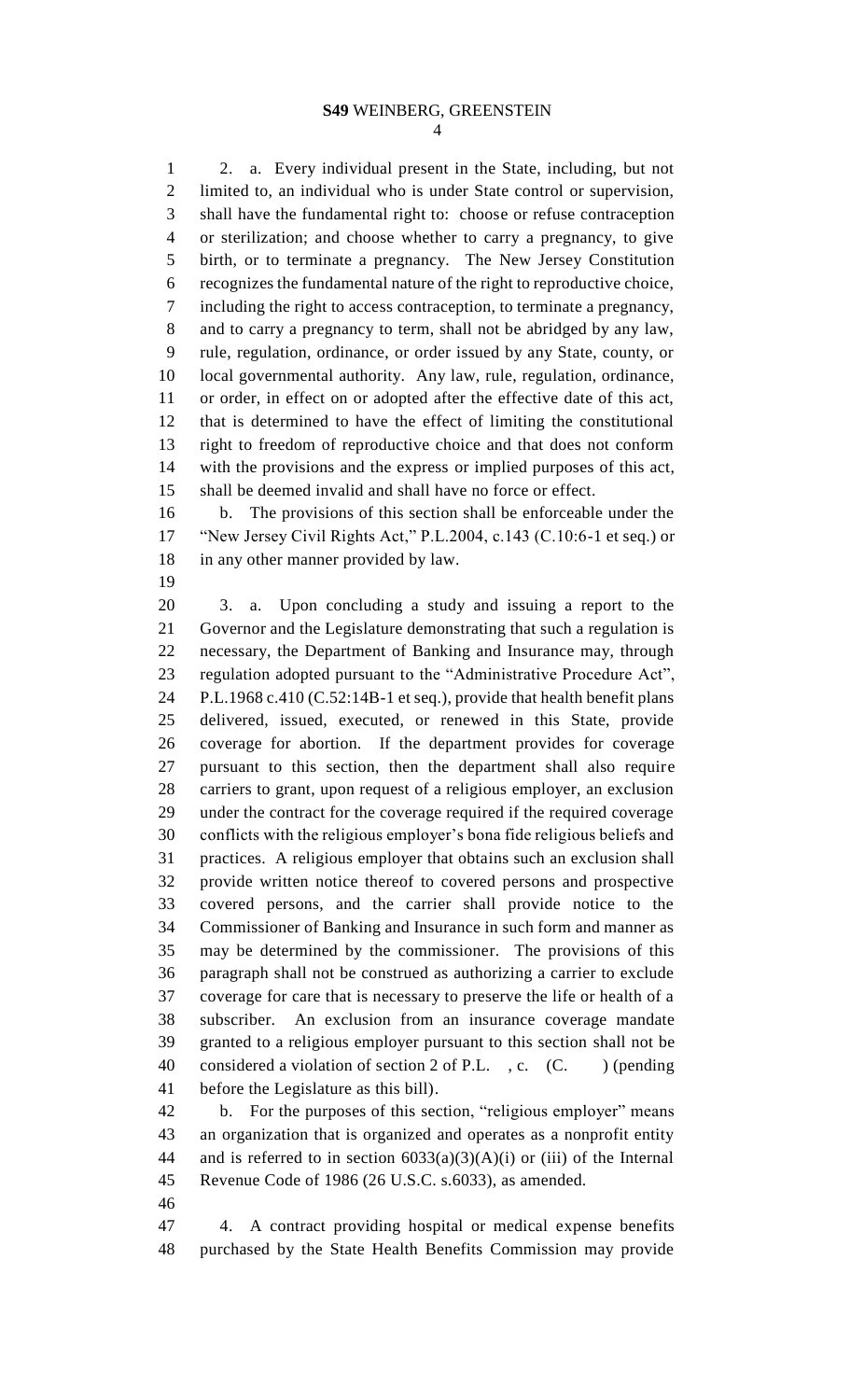## **S49** WEINBERG, GREENSTEIN

 coverage for abortion. A contract providing hospital or medical expense benefits purchased by the commission shall not exclude a provider from its network or otherwise restrict services from the provider solely on the basis that the provider is a religious employer, 5 as defined in section 3 of P.L., c. (C. ) (pending before the Legislature as this bill), that refuses to provide abortion services. 5. A contract providing hospital or medical expense benefits purchased by the School Employees' Health Benefits Commission may provide coverage for abortion. A contract providing hospital or medical expense benefits purchased by the commission shall not exclude a provider from its network or otherwise restrict services from the provider solely on the basis that the provider is a religious 14 employer, as defined in section 3 of P.L., c. (C. ) (pending before the Legislature as this bill), that refuses to provide abortion services. 6. This act shall take effect immediately. STATEMENT This bill establishes certain requirements related to the right to reproductive choice in New Jersey. Specifically, the bill codifies the constitutional right, which has been recognized by the New Jersey Supreme Court, to freedom of reproductive choice, including the right to access contraception, to terminate a pregnancy, and to carry a pregnancy to term. Any law, rule, regulation, ordinance, or order that has the effect of abridging the constitutional right to freedom of reproductive choice, including a law, rule, regulation, ordinance, or order in effect on, or adopted after, the effective date of the bill, will be deemed invalid and will have no force or effect. The bill specifically provides that every individual present in the State, including, but not limited to, an individual who is under State control or supervision, has the fundamental right to choose or refuse contraception or sterilization; and to choose whether to carry a pregnancy, to give birth, or to terminate a pregnancy. The bill additionally provides that, after concluding a study and issuing a report to the Governor and the Legislature demonstrating the need that such a regulation is necessary, the Department of Banking and Insurance may adopt regulations providing that health benefit plans delivered, issued, executed, or renewed in this State, require coverage for abortion. If the department adopts a regulation establishing this coverage requirement, the department will also be required to mandate that carriers grant, upon request of a religious employer, an exclusion under the contract for the required coverage if the coverage conflicts with the religious employer's bona fide